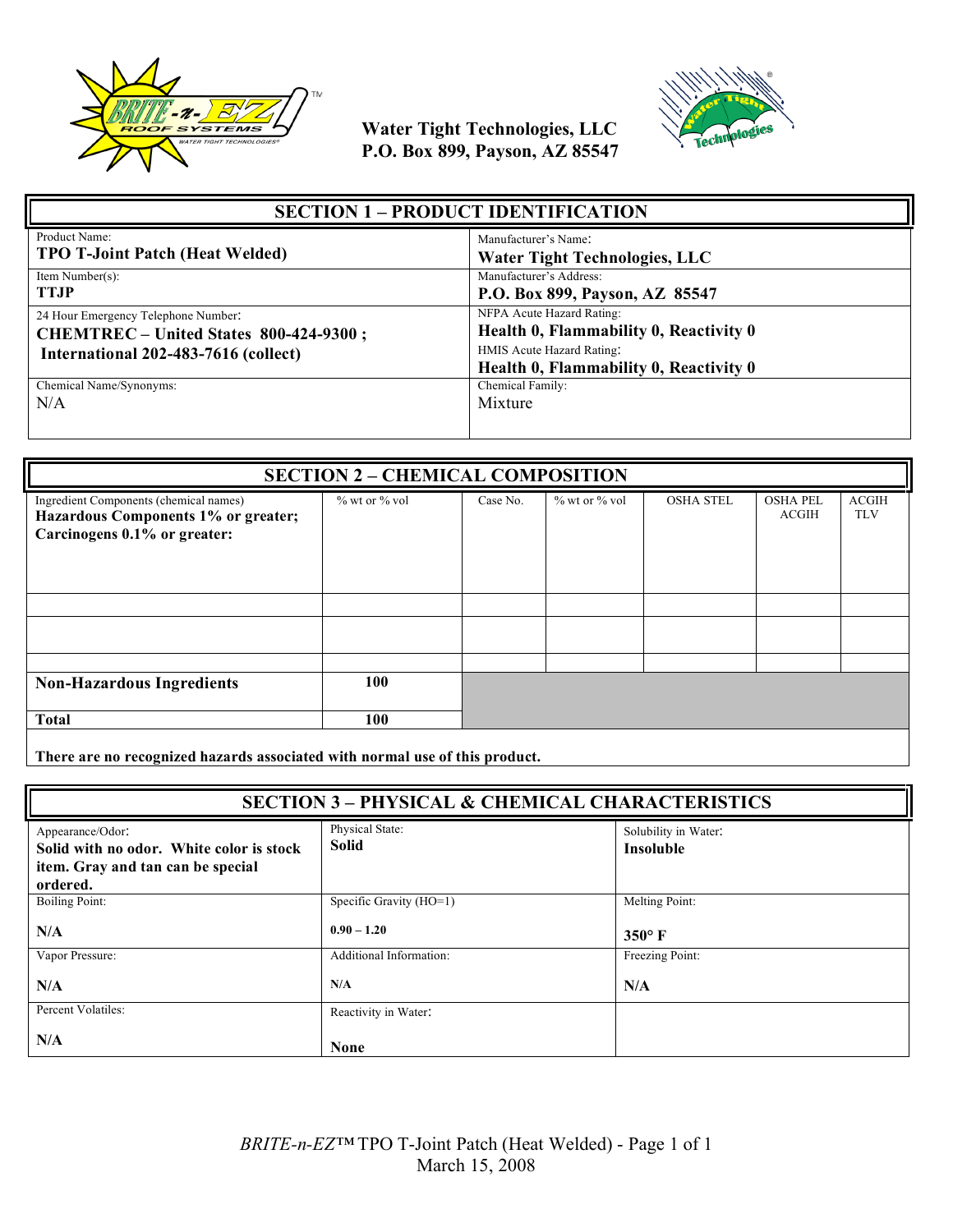



| <b>SECTION 4- FIRE &amp; EXPLOSION HAZARD DATA</b>                                                            |                                                                 |  |
|---------------------------------------------------------------------------------------------------------------|-----------------------------------------------------------------|--|
| Flash Point:                                                                                                  | Flammable Limits (in air):                                      |  |
| N/A                                                                                                           | LEL: N/A UEL: N/A                                               |  |
| Extinguishing Media:                                                                                          | Fire Fighting Procedures:                                       |  |
| Dry chemical, CO <sup>2</sup>                                                                                 | Use self-contained breathing apparatus and protective clothing. |  |
| Hazardous Decomposition Products:<br>Carbon dioxide, methane, propane, aldehydes and other<br>organic vapors. | Special Fire & Explosion Hazards:<br><b>None</b>                |  |
| Method Used:                                                                                                  | Auto-Ignition Temperature:                                      |  |
| N/A                                                                                                           | $600 - 770$ °F                                                  |  |

| <b>SECTION- 5 HEALTH HAZARD DATA</b>                                                                                                                                                                                                                                                                                                                                                                                 |                                                                                      |  |
|----------------------------------------------------------------------------------------------------------------------------------------------------------------------------------------------------------------------------------------------------------------------------------------------------------------------------------------------------------------------------------------------------------------------|--------------------------------------------------------------------------------------|--|
| Permissible Exposure Limit:<br>N/A<br>Effects of Overexposure:<br><b>Not Hazardous</b>                                                                                                                                                                                                                                                                                                                               | Signs and Symptoms of Exposure:<br>N/A                                               |  |
| Acute:<br>N/A<br>Chronic:<br>N/A                                                                                                                                                                                                                                                                                                                                                                                     | Carcinogenicity:<br>IARC, NTP, and OSHA do not list this product as a<br>carcinogen. |  |
| Emergency & First Aid Procedures:<br>Eye Contact:<br>Irrigate with water for 15 minutes. Remove contact lenses, if worn. Consult medical personnel if irritation persists.<br>Skin Contact:<br>Not normally hazardous<br>Inhalation:<br>Not normally hazardous unless at elevated temperatures. Remove to fresh air.<br>Ingestion:<br>Induce vomiting. Consult a Physician<br>Primary Route of Entry:<br><b>None</b> |                                                                                      |  |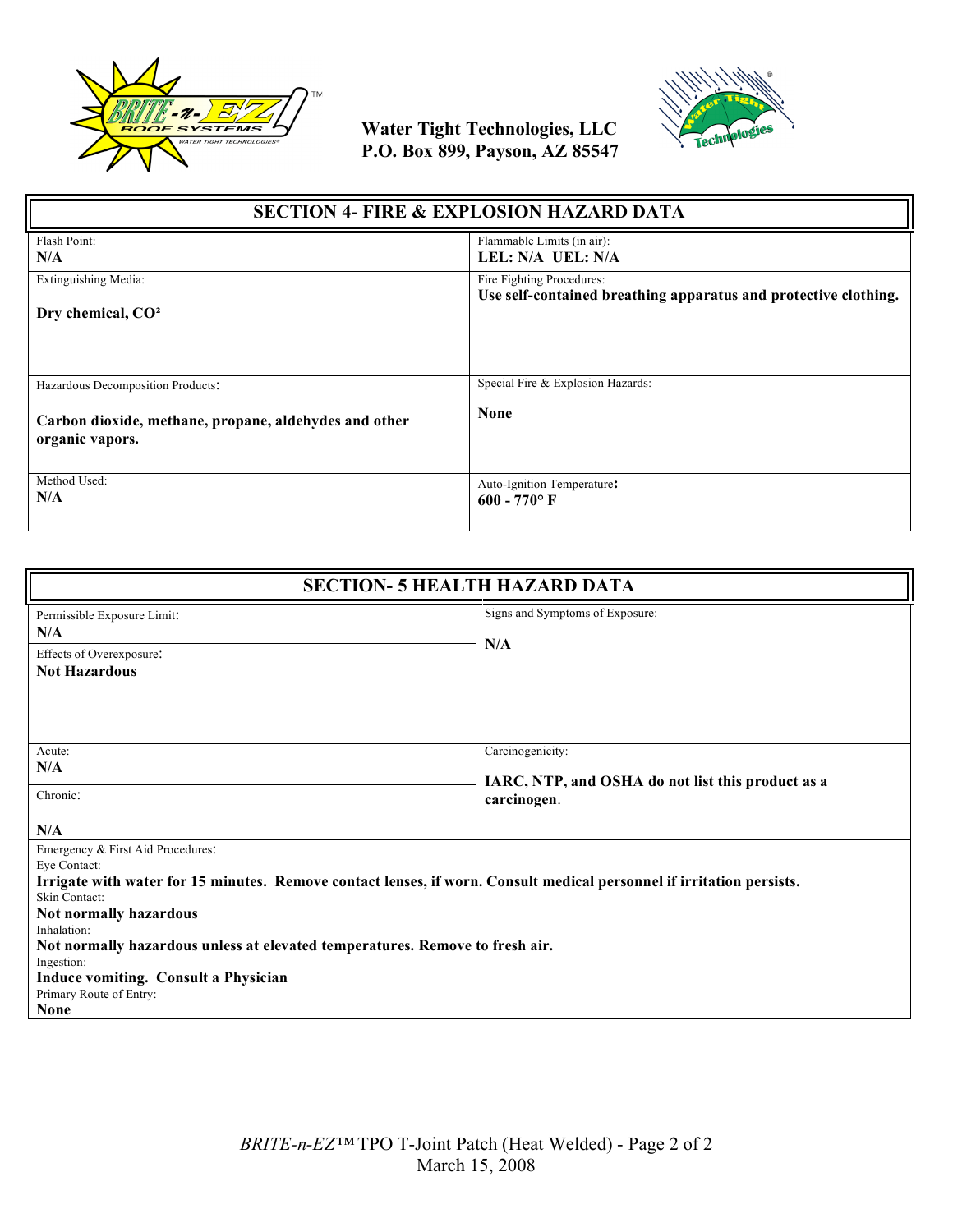



| <b>SECTION 6 – REACTIVITY DATA</b>                                                                                                                 |                                             |
|----------------------------------------------------------------------------------------------------------------------------------------------------|---------------------------------------------|
| Stability:<br><b>Stable</b>                                                                                                                        | Incompatibility:<br>None known              |
| Hazardous Decomposition Products:<br>In the event of a partial combustion carbon dioxide, methane,<br>propane, aldehydes and other organic vapors. | Hazardous Polymerization:<br>Will not occur |
| Conditions to Avoid:                                                                                                                               |                                             |

**N/A**

### **SECTION 7 - SPILL OR LEAK PROCEDURES**

Steps to be taken in case material is released or spilled: Small spill:

 **N/A**

 Large Spill: **N/A**

Waste Disposal Method:

**Dispose of in accordance with federal, state and local health and pollution laws and regulations in landfill or by incineration.**

| <b>SECTION 8 - SPECIAL PROTECTION</b> |                                                     |  |
|---------------------------------------|-----------------------------------------------------|--|
| Respiratory Protection:               | Eye Protection:                                     |  |
| N/A                                   | Safety glasses with side shields recommended.       |  |
| Protective Gloves:                    | Other Protective Equipment:                         |  |
| <b>Not Required</b>                   | None required under normal installation conditions. |  |
|                                       |                                                     |  |
| Ventilation:                          |                                                     |  |
| No respirator needed.                 |                                                     |  |